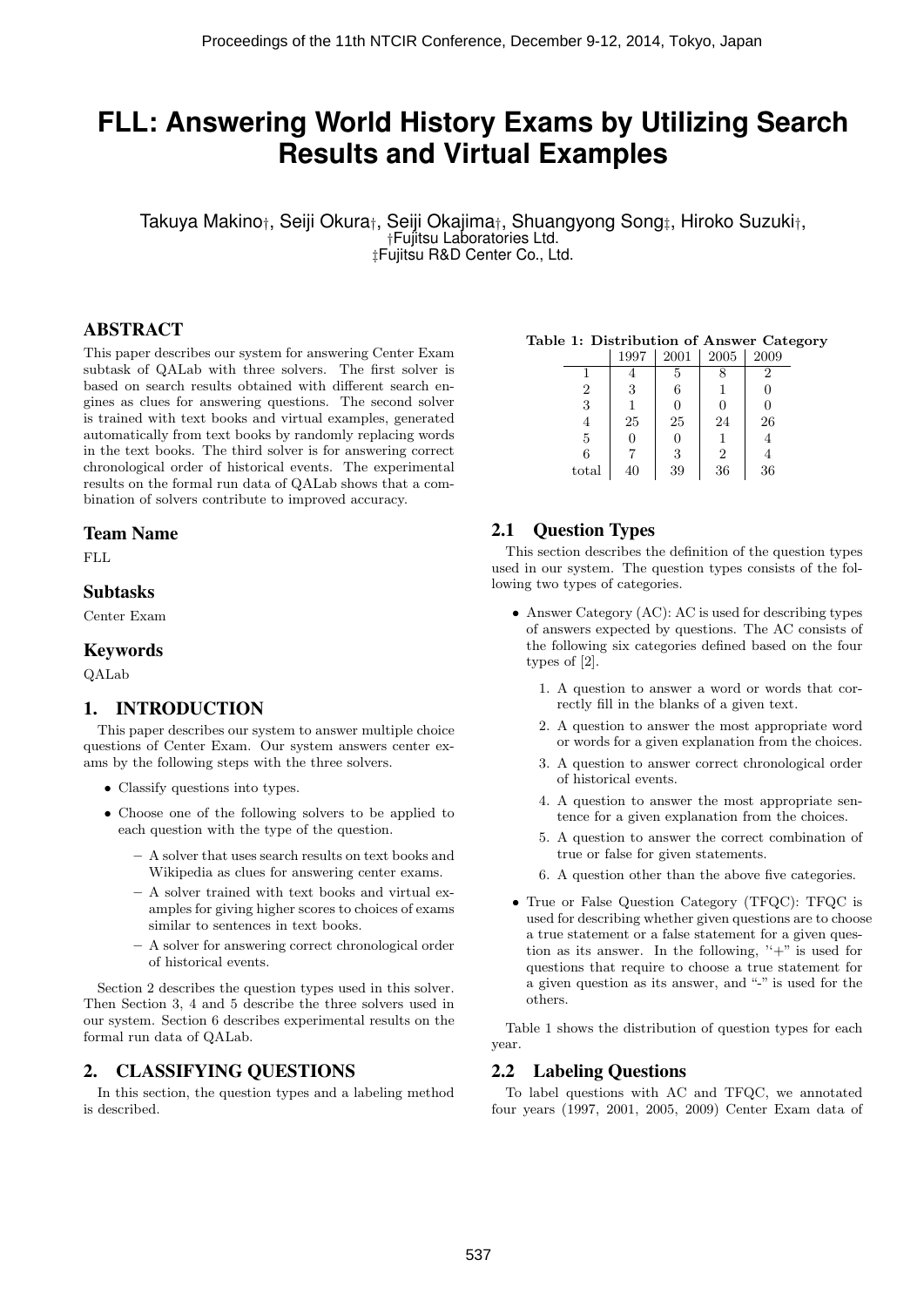the world history B in Japanese with the categories of AC and TFQC. Then, we manually developed rules for labeling questions with AC, TFQC and NA on the annotated data.

For labeling questions with AC, we developed rules that use tags and the attributes of tags given annotate with the QALab organizer as clues.

For labeling questions with TFQC, we developed rules consisting of pairs of *⟨*a keyword*/*phrase, TFQC label*⟩*, such as

 $($ the most appropriate), " $+$ " $\rangle$ ,  $(right),$  "+" $\rangle$ ,  $\langle$  (wrong), "-" $\rangle$ , and so on.

#### 3. A SOLVER BASED ON SEARCH ENGINES

This section describes a solver using search engine results as features.

#### 3.1 Search Engines

To obtain clues to answer questions, we used search engines. First we describe corpus used to obtain clues. Then, the base search engines used in this solver are described.

#### *3.1.1 Corpus*

The following three corpus are used in this solver.

- *•* **The Textbook of Yamakawa Shuppansha Ltd. Corpus** (TY): This is a textbook for a Japanese world history prepared by the QALab organizer. This textbook is annotated with two tags: paragraph and topic.
- *•* **The Textbook of TOKYO SHOSEKI CO., LTD. Corpus** (TT): This is also a Japanese textbook for a world history prepared by the QALab organizer. This textbook is annotated with three tags: paragraph, section and topic.
- *•* **Wikipedia Corpus** (WIKI): We used Japanese Wikipedia as of April 14 2014. The markups were removed by some rules in advance for indexing of search engines. We also used characters in links to each article as the part of the texts of the article.

#### *3.1.2 Base Search Engines*

The following an N-gram Search Engine and a semantic search engine are used.

**N-gram Search Engine**: We used an in-company search engine. We built indexes of corpus with character bigrams. When indexing corpus, all characters in the corpus were normalized with the NFKC normalization method.

**Semantic Search Engine**: In order to consider meaning of queries, we used a semantic search engine [4].

Figure 1 shows a part of a semantic representation of "

(Taro) (Japanese particle) (Hanako) (Japanese particle) (book) (Japanese particle) (gave) (period) ". Each node represented by a circle indicates a semantic symbol of a word and each rectangle indicates a relation between nodes.

From such a semantic expression, we extract a set of pairs of nodes that have a relation as queries. Then we search sentences. For example, "*⟨*GIVE, HANAKO*⟩*""*⟨*GIVE, TARO*⟩*" and " $\langle$ GIVE, BOOK $\rangle$ " are extracted as queries from the semantic representation in Figure 1.

A search result includes sentences that include one of a pair of nodes at least. A search result also includes a number of times queries appears in each sentence.



**Figure 1: A part of a semantic representation of "Taro gave Hanako a book."**

A Japanese Wikipedia is used for this semantic search. Sentences in the Japanese Wikipedia are parsed in advance.

#### *3.1.3 Search Engines used in This Solver*

We developed the following seven search engines with the two search engine in Section 3.1.2.

- *•* TY Paragraph search based on N-gram search (TYP-N): a text annotated with a paragraph in TYC is treated as a document.
- *•* TY Topic search based on N-gram search (TYT-N): a text annotated with a topic in TYC is treated as a document.
- *•* TT Paragraph search based on N-gram search(TTP-N): a text annotated with a paragraph in TTC is treated as a document.
- *•* TT Section search based on N-gram Search (TTS-N): a text annotated with a section in TTC is treated as a document.
- *•* TT Topic search based on N-gram Search (TTT-N): a text annotated with a topic in TTC is treated as a document.
- *•* WIKI search based on N-gram Search (WIKI-N): a Wikipedia article is treated as a document.
- *•* WIKI search based on Semantic Search (WIKI-S): a Wikipedia article is treated as a document.

In addition we used the following search method.

*•* WIKI search based on Wikipedia Titles (WIKI-T): If a Wikipedia title is included in a given text the title of the Wikipedia article is returned as its search result.

## 3.2 Searching Clues

We collect clues with the search engines in Section 3.1.3.

#### *3.2.1 Selecting Texts for Building Queries*

The following parts in a question used for bulding queries. **Texts annotaed with choice, instruction and underline tags**: The QALab center exams are annotated with choice, instruction, and underline tags. A text in a choice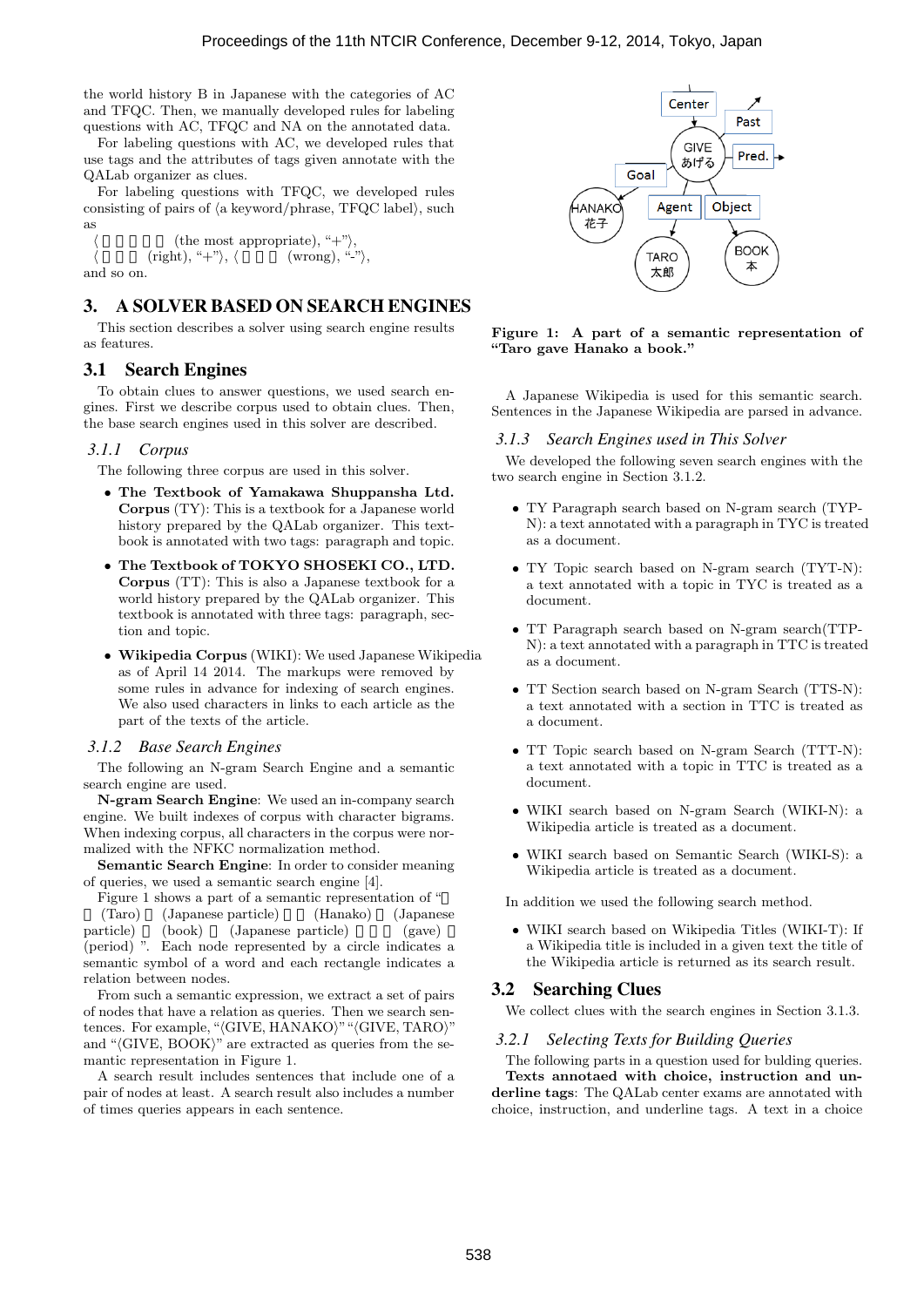tag is a text that we have to decide true or false. Texts in instruction and underline tags include additional information of choices. This solver generates a query from the texts in choice, instruction and underline tags.

**Texts annotaed with data tags**: The QALab center exams are also annotated with data tags. A text in a data tag usually describes background of an answer. Therefore, we also generated query terms from the text in a data tag, which has a link to a current question.

#### *3.2.2 Search*

For the N-gram search engines in Section 3.1.3, we used nouns as query terms in the texts described in Section 3.2.1. To recognize nouns from Japanese texts, an in-company Japanese morphological analyzer is used. The query given to the N-gram search engines is described "OR query", which indicates a search that returns texts that include one of nouns at least.

For the semantic search engine WIKI-S in Section 3.1.3, we give texts in choices to the semantic search engine. The semantic search engine internally parses the given text and searches Wikipedia.

For WIKI-T, if there exist characters corresponding to Wikipedia titles in the selected texts, the titles of the articles are returned as its search results.

#### 3.3 Features

This solver was trained with a machine learning algorithm for using different search results. The following features were used.

- *•* Word match based features: Similarity is a sum of weight of nouns in choice and instruction between a choice and a sentence given by a search engine. This similarity measure is used for all search results.
- *•* Tree Edit Distance based features: To calculate a syntactic similarity between sentences, we used Tree Edit Distance[5]. A similarity based on Tree Edit Distance is a inverse of Tree Edit Distance normalized by a number of nodes of tree. We used an in-company Japanese dependency parser to get parse tree from Japanese text. This measure is used for search results obtained with TTP-N.
- *•* Date based Features: We assumed a difference of dates of events included in a choice is larger than those of the other choices, the choice has the largest difference would be false. To generate features, this solver first finds characters corresponding to Wikipedia titles in choice, instruction and underline Then, this solver extracts all date expressions from the abstract of the found Wikipedia titles. Each abstract is a lead sentence in an article. Then, this solver calculates difference between median of date expressions in a choice and those of the other choices.
- *•* Search Results on English Corpus based Features: We also used features used in the system of FRDC QA obtained with English Wikipedia. Please see their paper for the detail.

The features are used in a classifier trained with a machine learning algorithm described in Section 3.4. When answering questions, if the question of TFQC is "+", the choice that has the highest score given by the classifier as the answer of the question. Otherwise (TFQC is "-"), the choice that has the lowest score given by the classifier as the answer of the question.

To consider differences of scales of feature values, instead of using values calculated with the above methods, we used rankings of each feature in the choices of a question decided by values of features. For example, a feature in a choice of a question that has the largest value among the values of the same type feature in all the choices of the question is ranked as first.

## 3.4 Training

We used 4 data sets as a training data which are National Center Test for University Admissions in 1997, 2001, 2005 and 2009. Amounts of training data are shown in Table 2.

**Table 2: Number of training data of type 4 questions**

|      | $#$ of pos | $#$ of neg |
|------|------------|------------|
| 1997 | 47         | 53         |
| 2001 | 35         | 65         |
| 2005 | 29         | 71         |
| 2009 | 36         | 68         |

We used SVMs with a polynomial kernel to assign scores to choices. A 5-fold cross validation was conducted to decide parameters of SVMs. The parameters maximized the accuracy in the training data were chosen for the parameter of the test data. A polynomial kernel to 3 and regularization parameter *C* to 0.001 were chosen.

## 4. A SOLVER TRAINED WITH VIRTUAL EXAMPLES

We trained a solver that assigns scores of the correctness in terms of history to the sentences. Our assumption is the following.

- *•* Sentences in the text books, Tokyo Shoseki and Yamakawa ones, are historically correct.
- Sentences generated from the text books by replacing the words in the text books randomly are historically incorrect.

In order to generate sentences from the text books, we used a set of Named Entities (NEs) for world history [3]. The set of NEs includes 1,798 types of NEs.

First we annotated the text books with NE tags by using the set of NEs as dictionaries. The annotation was done by the leftmost longest match. Then we replaced each recognized NE in the text books with one of the set of NEs that has the same NE type.

For example, we assume the following result is obtained with the set of NEs;

*• ⟨*person*⟩*Ieyasu Tokugawa*⟨/*person*⟩* is the founder of Tokugawa Shogunate.

The "Ieyasu Tokugawa" between the person tag is an NE. Then we replace "Ieyasu Tokugawa" with an NE that type is person in the set of NEs. If "Napoleon" was included in the set of NEs as person and chosen, we generate the following.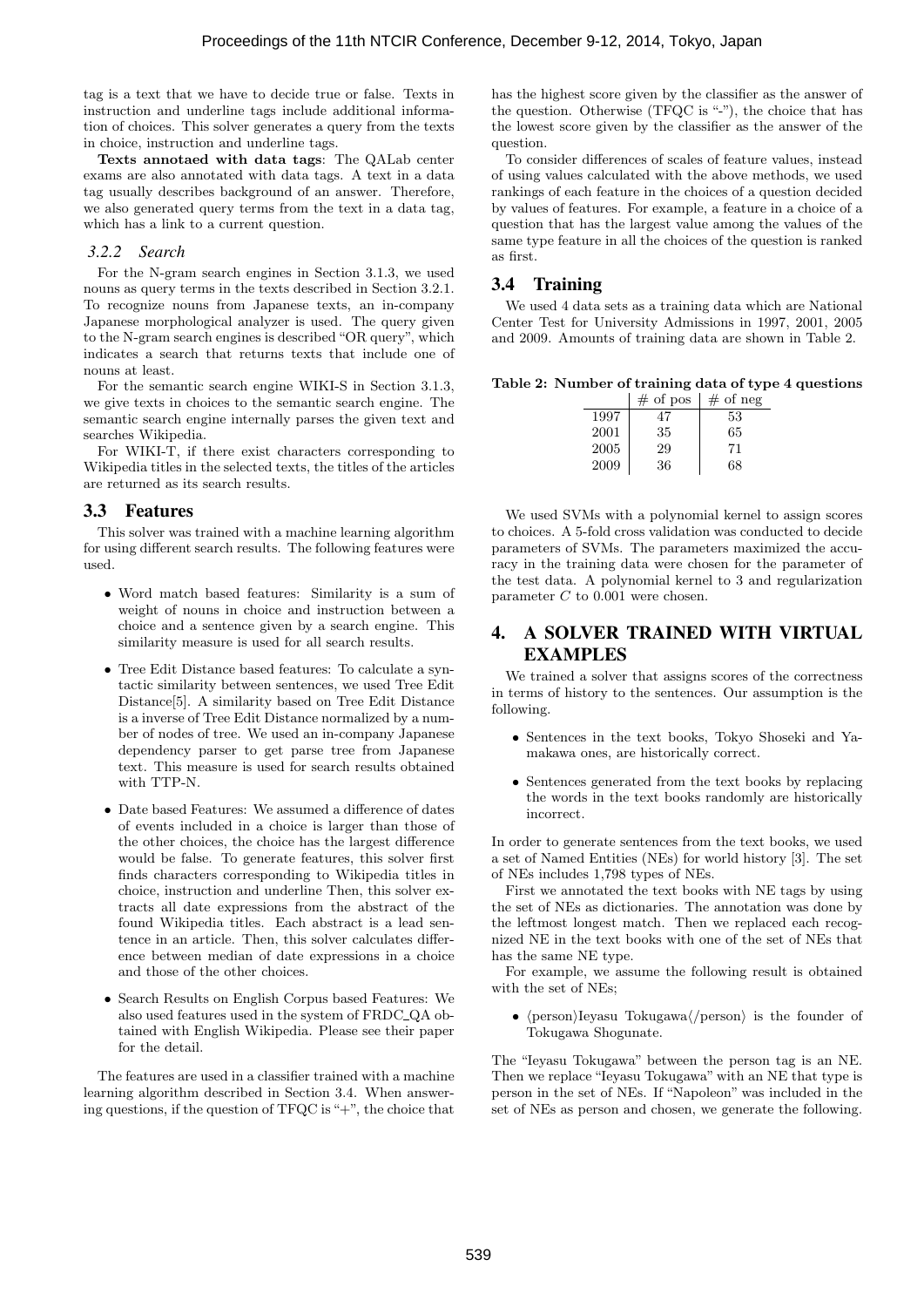*• ⟨*person*⟩*Napoleon*⟨/*person*⟩* is the founder of Tokugawa Shogunate.

The sentences in the original text books were used as positive samples and the generated sentences were used as negative samples. As a result, we expect that this solver gives higher scores to choices similar to sentences in the text books. The size of the negative samples was approximately up to 10 times of the positive samples in this experiment. We used AROW [1] for training this solver. Features are combinations of nouns in a sentence.

This solver is applied to texts described in Section 3.2.1. When answering questions, if the question of TFQC is  $+$ ", the choice that has the highest score given by this solver as the answer of the question. Otherwise  $(TFQC \text{ is "--}'),$ the choice that has the lowest score as the answer of the question.

# 5. A SOLVER FOR ANSWERING CHRONO-LOGICAL ORDER OF EVENTS

In order to answer the correct chronological order of historical events, we employed an approach that estimates the year in which each event happened and sort historical events with their years in chronological order.

The years in which events happened are estimated by using textbook search engines TYP-N and TTP-N with the following procedure.

- *•* Step1: Extract nouns from choices in a question to be sorted in chronological order with a morphological analyzer and execute OR searches with extracted nouns as queries.
- Step 2: Extract year expressions from top 5 search results of Step 1.
- *•* Step 3: Calculate a weighted mean value of extracted years. Let *{y*1*, ..., yn}* be a set of years and *{w*1*, ..., wn}* be a set of weight values . We define weight *w* is inverse of search ranking. Then, the weighted mean value  $\bar{y}$  is calculated by the following equation.

$$
\bar{y} = \frac{\sum_{i=1}^{n} w_i y_i}{\sum_{i=1}^{n} w_i} \tag{1}
$$

The calculation result of this equation is used as an estimation of the year of event.

This procedure enables us to sort events in chronological order.

# 6. EXPERIMENTS

#### 6.1 Solver Selection

We decided a solver to be used for each answer category based on the performance on four years (1997, 2001, 2005, 2009) Center Exam data of the world history B in Japanese.

- *•* The solver trained from virtual examples in Section 4 was used for Answer Categories (AC) 1, 2 and 5.
- *•* The solver based on search results in Section 3 was used for AC 4.
- *•* A solver for answering chronological order of events in Section 5 was used for AC 3.

| Table 3: Scores on the formal run data. |  |  |  |
|-----------------------------------------|--|--|--|
|                                         |  |  |  |

| Run | Score | Accuracy |
|-----|-------|----------|
| R1  |       | 19<br>42 |
| R2  | 41    | 42<br>17 |
| R3  |       | 19.      |

• For Answer Category 6, we just randomly choose answers from given choices.

#### 6.2 Experimental Results

Table 3 shows the experimental results on the formal run data. The R1, R2 and R3 indicate the following.

- *•* R1 is the result obtained with the solver selection for questions described in Section 6.1.
- *•* R2 is the result obtained with the solver based on virtual examples described in Section 4 except for AC 3.
- *•* R3 is the result obtained with the solver based on search results described in Section 3 except for AC 3.

We see that the combination of the three solvers contributes to improved accuracy. The score of R1 is 7 points higher than the result obtained with the solver based on virtual examples and 5 points higher than the result obtained with the solver based on search engine results.

## 7. CONCLUSION

This paper has described our system for National Center Test for University Admissions as a Center Exam subtask. Our system used three solvers for answering different types of questions. The experimental results on the formal run data of QALab showed that a combination of the three solvers contributed to improved accuracy.

# 8. ADDITIONAL AUTHORS

Additional authors: Tomoya Iwakura*†*, Yuchang CHENG*†*, Satoko Shiga*†*, Masrau Fuji*†*, Nobuyuki Igata*†*

#### 9. REFERENCES

- [1] K. Crammer, A. Kulesza, and M. Dredze. Adaptive regularization of weight vectors. In *NIPS'09*, pages 414–422. 2009.
- [2] M. Ishioroshi, Y. Kano, and N. Kando. An analysis of the questions of the university entrance examination to answer using the question answering system (in japanese). In *Proc. of The 27th Annual Conference of the Japanese Society for Artificial Intelligence*, pages 412–415, 2013.
- [3] Y. Miyao and A. Kawazoe. University entrance examinations as a benchmark resource for nlp-based problem solving. In *Proc. of IJCNLP2013*, 2013.
- [4] S. Okura and A. Ushioda. Developing a semantic structure search system for complex sentences (in japanese). In *Proc. of Annual Meetings of the Association for Natural Language Processing*, pages 412–415, 2014.